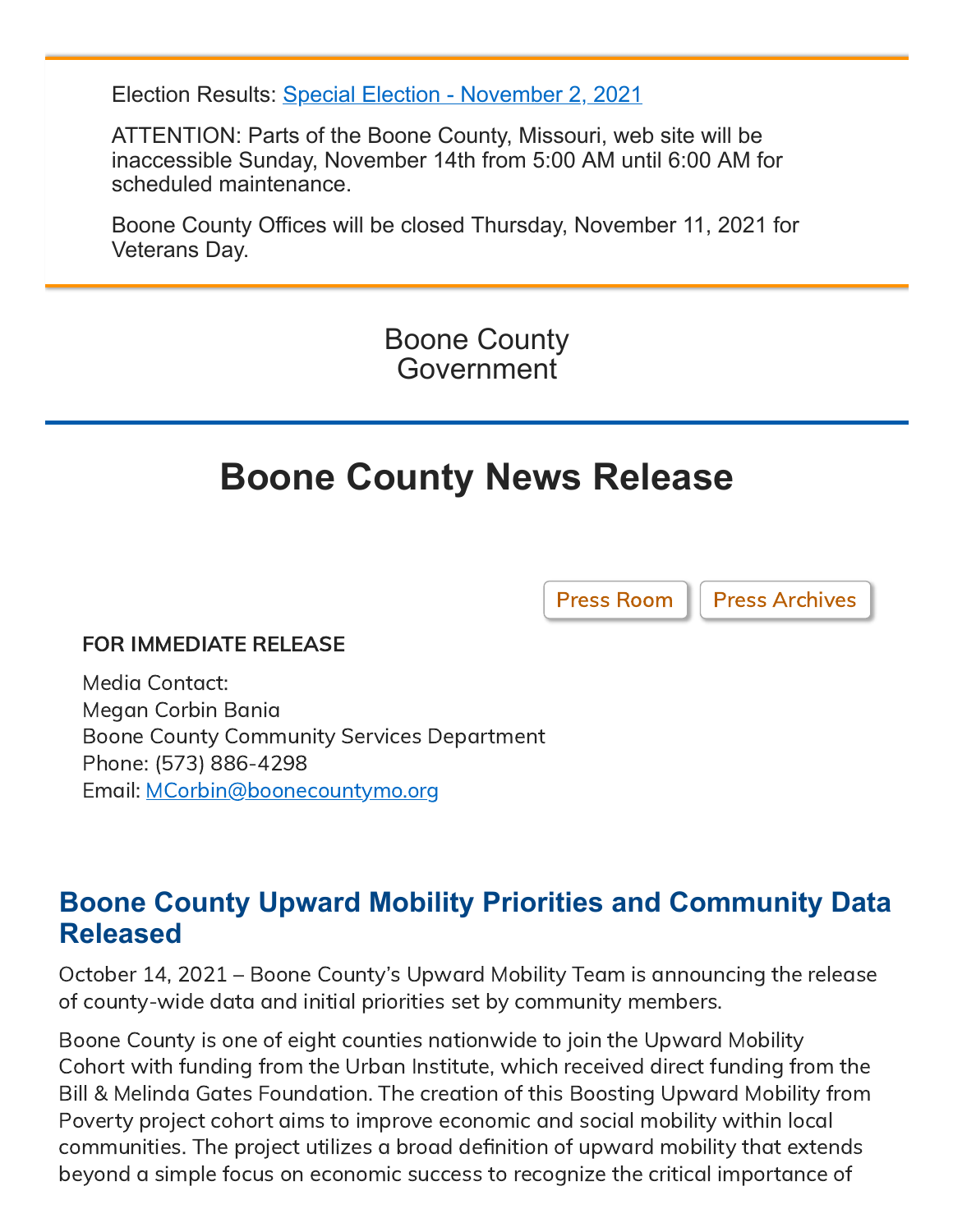power and autonomy and being valued in the community to more fully capture people's experiences with upward mobility from poverty.

In August, community members, leaders, and elected officials attended the Upward Mobility Kickoff, a data walk, to understand the state of mobility from poverty in Boone County. This kickoff was hosted by Boone County and Cradle to Career Alliance. Community data was analyzed and presented using the Urban Institute framework that identified three dimensions that define mobility from poverty, the drivers that fuel it, and the policy domains local leaders can influence to bolster the conditions that boost upward mobility and narrow racial inequities. The drivers include Strong & Healthy Families, Opportunities to Learn & Earn, and Supportive Communities.

Through a collaborative process, attendees of the data walk identified initial priorities for the community to improve across three key driver areas. To improve outcomes in the Strong & Healthy Families driver, community members identified the need for local solutions to support families across the "benefits cliff" as they increase their wages and begin to lose public assistance. Outcomes to improve in the Opportunities to Learn & Earn driver included improving disparities of literacy scores at 3rd grade, reducing opportunity gaps in workforce development and employment, and decreasing referrals to the 13thCircuit Juvenile Office. Finally, outcomes prioritized within the Supportive Communities driver included increasing available inclusive housing to reduce and mitigate neighborhood segregation. Over the next several months, planning activities will commence with leaders from grassroots organizations.

Community data gathered for the data walk is now publicly available online in the Boone Indicators Dashboard at [www.booneindicators.org.](http://www.booneindicators.org/) This data shows the state of factors impacting upward mobility from poverty. Anyone with an interest in learning more about the data, how it can be used, and the process for collection and analysis can reach out to the Boone County Community Services Department.

#### About the Urban Institute

The nonprofit Urban Institute is a leading research organization dedicated to developing evidence-based insights that improve people's lives and strengthen communities. For 50 years, The Urban Institute has been the trusted source for rigorous analysis of complex social and economic issues; strategic advice to policymakers, philanthropists, and practitioners; and new, promising ideas that expand opportunities for all. Our work inspires effective decisions that advance fairness and enhance the well-being of people and places.

## About Boone County Community Services Department

The mission of Boone County Community Services Department is to support the greatest possible level of independence and self-sufficiency of Boone County residents by promoting their physical, mental and social well-being to cultivate a safe and